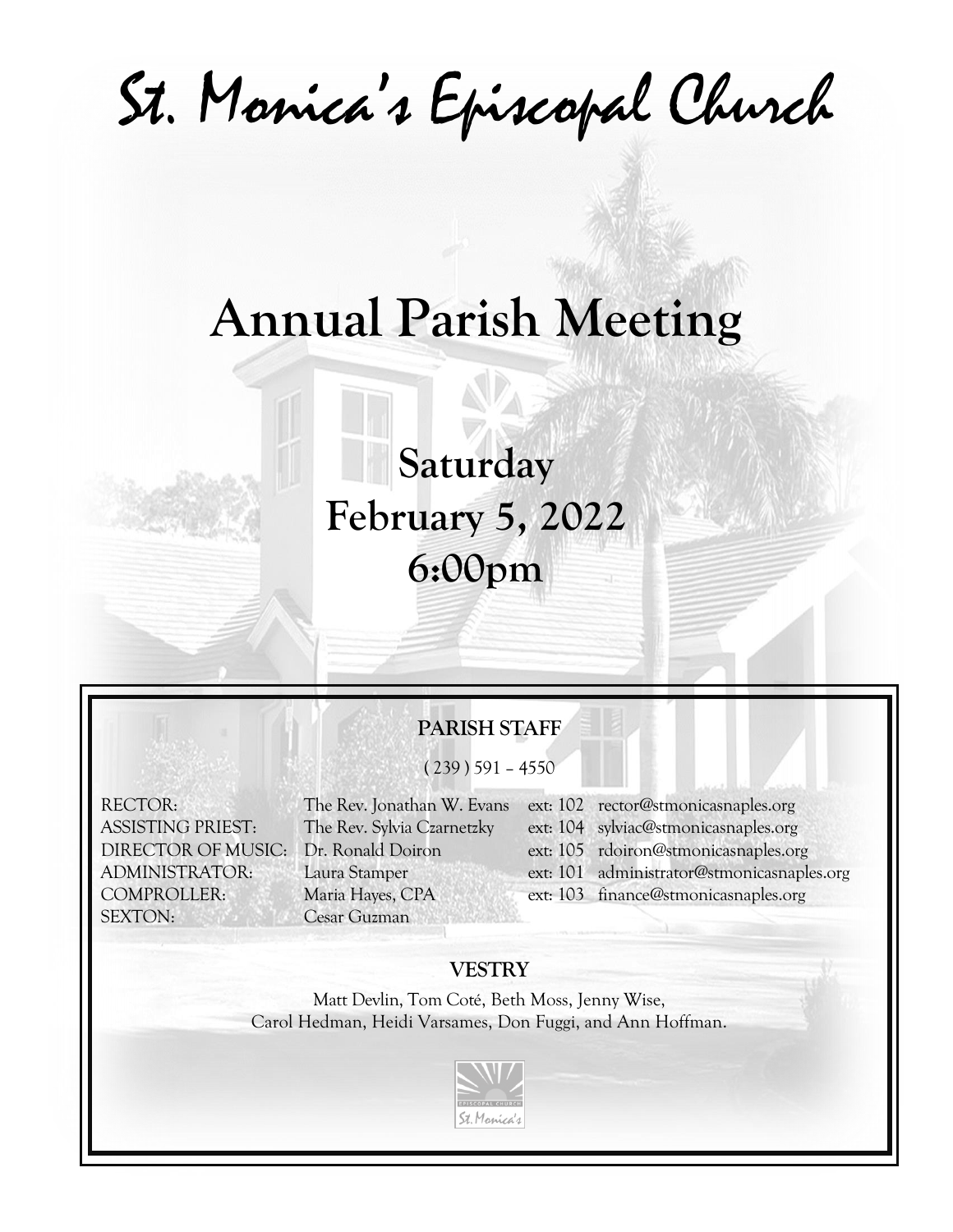# **AGENDA 2022**

- **Welcome and Opening Prayer**
- **Call to Order**
- **Appointment of Annual Meeting Secretary**
- **Approval of 2021 Annual Meeting minutes**
- **Election of Vestry Members**
- **Election of Delegates to Diocesan Convention**
- **Treasurer's Report**
- **Rector's Report to Annual Meeting**
- **Appreciation: Retiring Vestry Members**
- **Other Business**
- **Closing Prayer and Adjournment**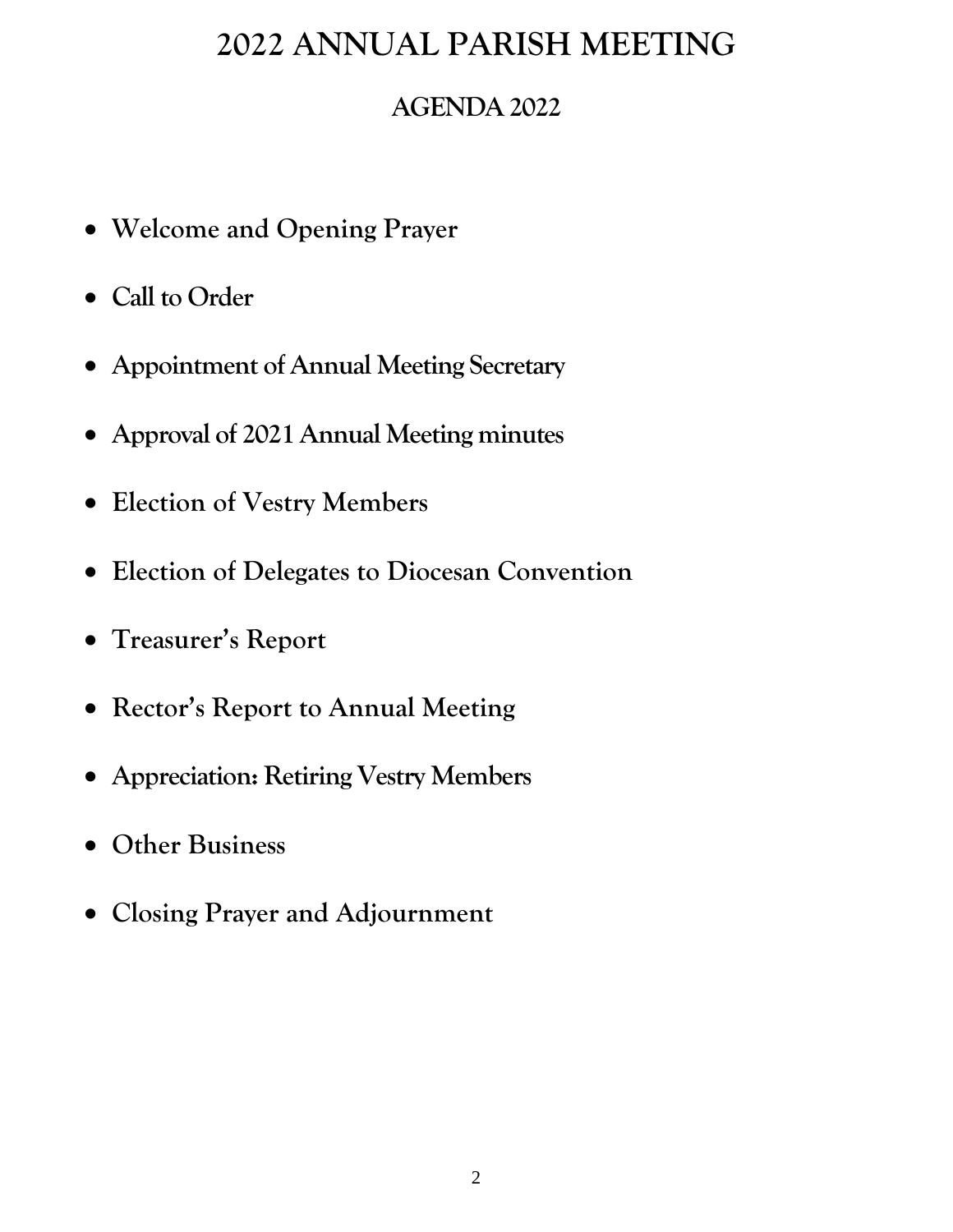# **2021 ANNUAL MEETING MINUTES** Sunday, January 31, 2021, at 10:00 AM - via ZOOM ONLY

**Welcome and Opening Prayer:**

Fr. Eddie Gibbons

# **Call to Order:**

Fr. Eddie Gibbons at 10:10AM.

## **Appointment of Annual Meeting Secretary:**

Beth Moss, Vestry Secretary, was appointed.

## **Approval of 2020 Annual Meeting Minutes:**

Minutes from that meeting are not available at this time. Will approve when they do become available.

## **Report of Nominating Committee:**

Ann Hoffman has been approved by acclamation to the Vestry for a 1-year term. Tom Cote will continue as Jr. Warden and Matt Devlin will remain Sr. Warden.

## **Election of Vestry Members:**

No further vote was required for the 2021 Vestry appointments.

## **Election of Delegated to Diocesan Convention:**

No nominations from floor or Zoom attendees. Delegates are Tom Cote, Donna Cote, and Betty Gamel. The alternate Matt Devlin. **The vote passed unanimously.**

## **Treasurer's Report:**

The report has been adopted by the Vestry. We received the Paycheck Protection Program (PPP) of \$43,500 which attributed to an \$8,000 surplus for 2020. 2021 income estimates are conservative because of decreased rental income and pledges. A \$17,000 budget deficit is projected for 2021. Move to accept 2021 Budget: Ray Lapierre. Second: Tom Cote. **Vote passed.**

# **Rector's Report to Annual Meeting:**

Accepted as written. **No further additions.**

# **Appreciation of Retiring Vestry Members:**

Thank you to Stacey McCurdy, Doug Ball, and Cooper Dearborn as they complete their Vestry terms. Gifts will be forthcoming.

### **Other Business:**

- Thanks to Fr. Eddie Gibbons for all he has done.
- Thanks to Jenny Wise for managing the Zoom meeting today.
- Request to update Member Directory.
- Compliment came from members for online Services much appreciated.
- Questions about how St. Monica's will return to normal will continue to be directed by the Bishop.
- He has given permission to increase occupancy to 50% but we remain at 25% occupancy for now per Fr. Eddie Gibbons.
- Request to add page numbers to next year's program.
- Jr. Warden has requested assistance with the Memorial Garden. Several volunteered to help.

# **Closing Prayer:**

Fr. Eddie Gibbons

# **Adjournment:**

Fr. Eddie Gibbons at 10:45AM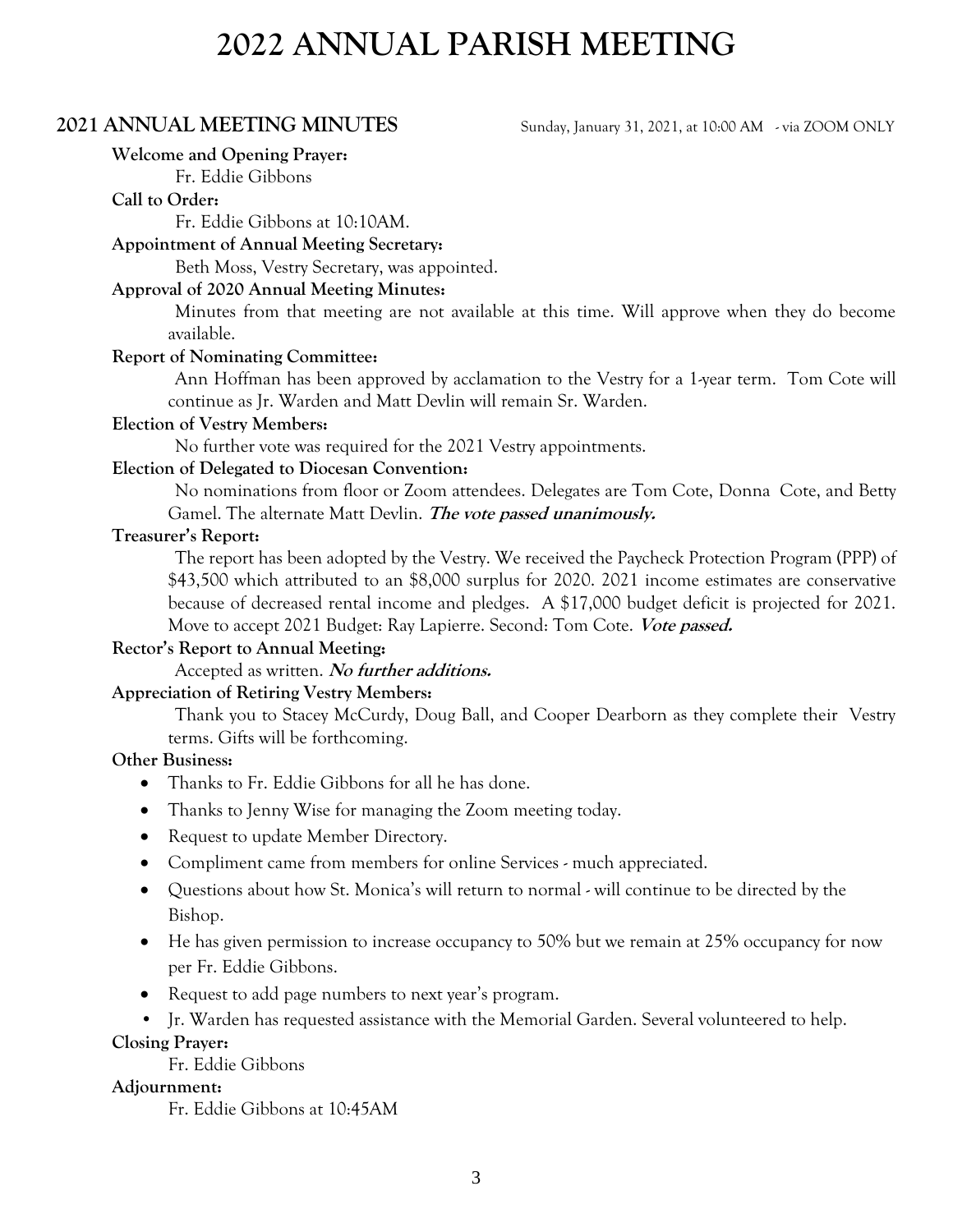# **VESTRY ELECTIONS**

# **St. Monica's Bylaws**

## **QUALIFIED ELECTORS (persons eligible to vote)**

## (St. Monica's Bylaws) ARTICLE 3 Section 2, A, 2, and 3:

*1. Communicants in Good Standing shall be those Communicants who for the previous year have been faithful in corporate worship in this Parish unless for good cause prevented, and have been faithful in working, praying, and giving for the spread of the Kingdom of God in this Parish.*

*2. Qualified Electors shall be those communicants in Good Standing who are sixteen years of age or over, whose names are duly enrolled in the Register of this Parish, and who are regular in their attendance upon its services and make stated contributions of record to its general support.*

### (St. Monica's Bylaws) ARTICLE 7 Section 1

*Vestry: Members of the vestry shall be* **Confirmed** *Communicants in Good Standing, of the required legal age under Diocesan Canons, whose names are duly recorded in the parish records.*

### **VESTRY NOMINEES**

### (St. Monica's Bylaws) ARTICLE 5 Section 2

*Nominating Committee*

*For the annual election of Vestry a Nominating Committee [consisting of the retiring vestry persons, the Priest-In-Charge, the Senior Warden and one to two members of the congregation at large, will propose a nominee for each term that will expire at the next annual Parish Meeting. The nominating committee shall seek the advice of the youth group for the youth nominee.]* 

*Nominations from the Floor*

*There may be nominations from the floor at the Annual Meeting provided notice to do so including the name and consent of the nominee has been* **given to the Rector prior to the Annual Meeting***.* 

### **BALLOTS**

### (St. Monica's Bylaws) ARTICLE 5 Section 1

*At all meetings, voting shall be via voice or show of hands, except that for any contested election of Vestry ballots shall be provided and there shall not appear any place on such ballot any mark or marking that might tend to indicate who cast such ballot. (Official Ballot enclosed)*

## **ELECTION for UNEXPIRED TERMS**

### (St. Monica's Bylaws) ARTICLE 7 Section 1:

*A person selected by the Vestry to fill a vacancy may, at the next Annual Meeting, run for a regular term or for the unexpired portion of any vacancy.*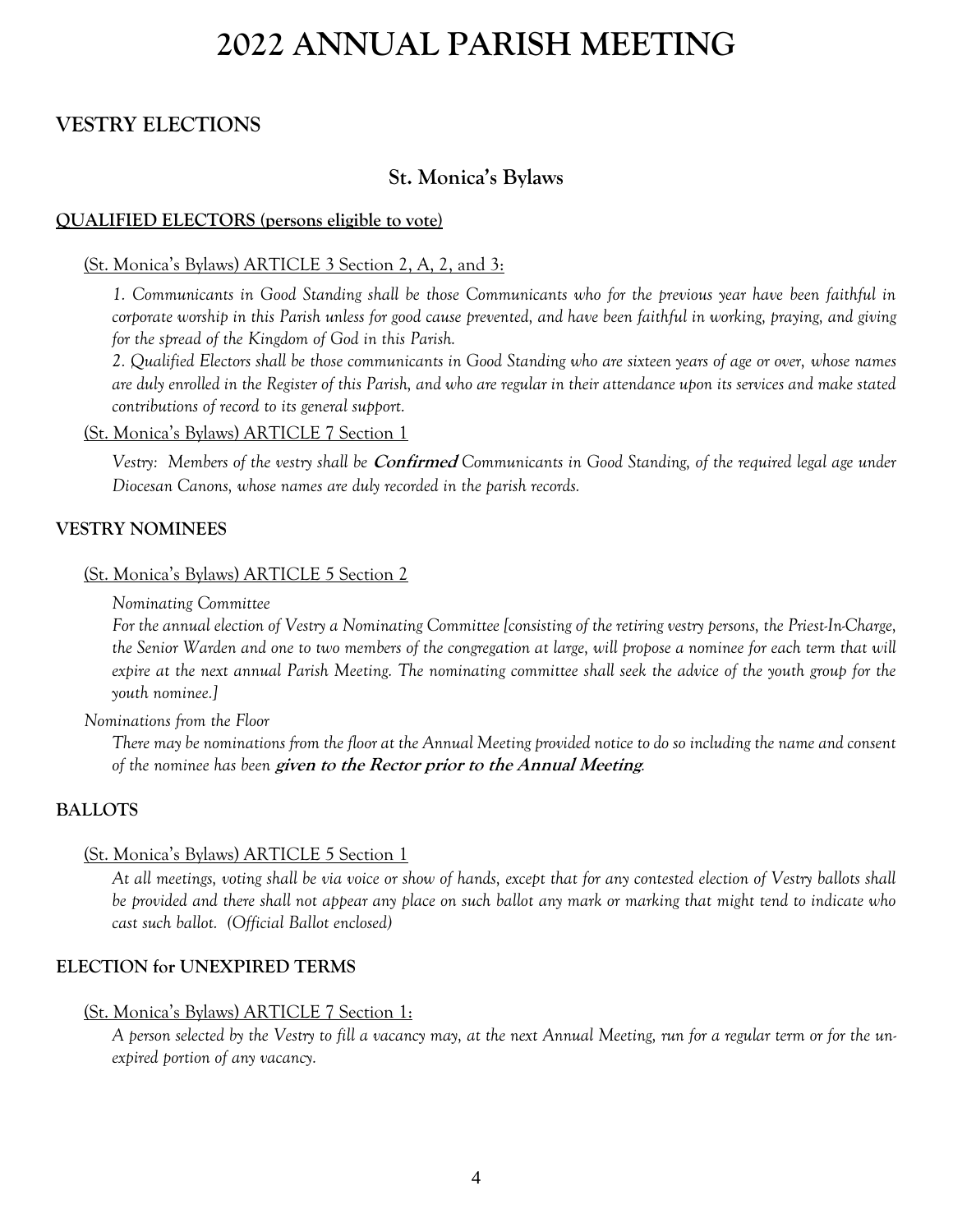# **2022 ANNUAL PARISH MEETING VESTRY CANDIDATE BIOGRAPHIES**

# **Scott McCurdy**



I grew up in the Episcopal Church and have served in many capacities over the years. From acolyte, Sunday school teacher, treasurer, building committee member, pilgrimage leader, and vestry member. Stacey and I have been married for 34 years and have three girls who all grew up at St Monica's over the last 20 years we've lived in Naples. I work for a software company that is based out of Boston and travel globally (in normal times).

My interest in the Vestry is to offer my time and talent as I have more time these days with our girls all graduating and working. Stacey had served as a St Monica's vestry member and feels it is time for me to jump back in.

----- ----- -----

I have been a member of St. Monica's since March 2017. U moved from Alexandria, VA to join my fiancee at the time, Linda Flores. We subsequently married on July 4, 2020, when many say "that is the day I gave up my independence!" I am blessed to have two children from a previous marriage; one daughter Christy and one son Lee.

In 2017, I moved my consulting company to Naples (Rumpf Associates International) which I started in 1990. Previous to being self-employed, I dedicated 10 years to Johns Hopkins University; Applied Physics Laboratory in Maryland as a Senior Engineer in the Aeronautics Department. After this, I was employed by the Navy at the Pentagon for 12½ years in the office of the assistant secretary of the Navy for Research, Engineering, and Systems and served as the Acquisition Executive in the final years. I am an Aeronautical Engineer and a Subject Matter Expert in Robotics applicable to all domains.

In my spiritual development, I served as President of the University of Colorado Lutheran Assembly in Boulder and sang in the choir. After graduating from Colorado

# **Richard (Dick) Rumpf**



University, I served as the President of the Georgetown Lutheran Council in Washington, D.C., and sang in the choir. Years later, I changed membership from the Lutheran to the Episcopal Church and served on the Vestry at St. Mark's Episcopal Church in Washington, D.C. from 2002-2005. During my time at St. Mark's, I also served on the Worship Committee and also sang in the Chancel Choir.

I am a strong believer that music is an integral and essential element of worship and that any church to which I belong, must have a robust outreach program. These are all fundamental to the way of life for St. Monica's which is why I am drawn to this church. My analytical, organizational, discerning, and previous spiritual skillset would be complimentary to serving and contributing to the Vestry. I would be honored and blessed to be considered for this position.

----- ----- -----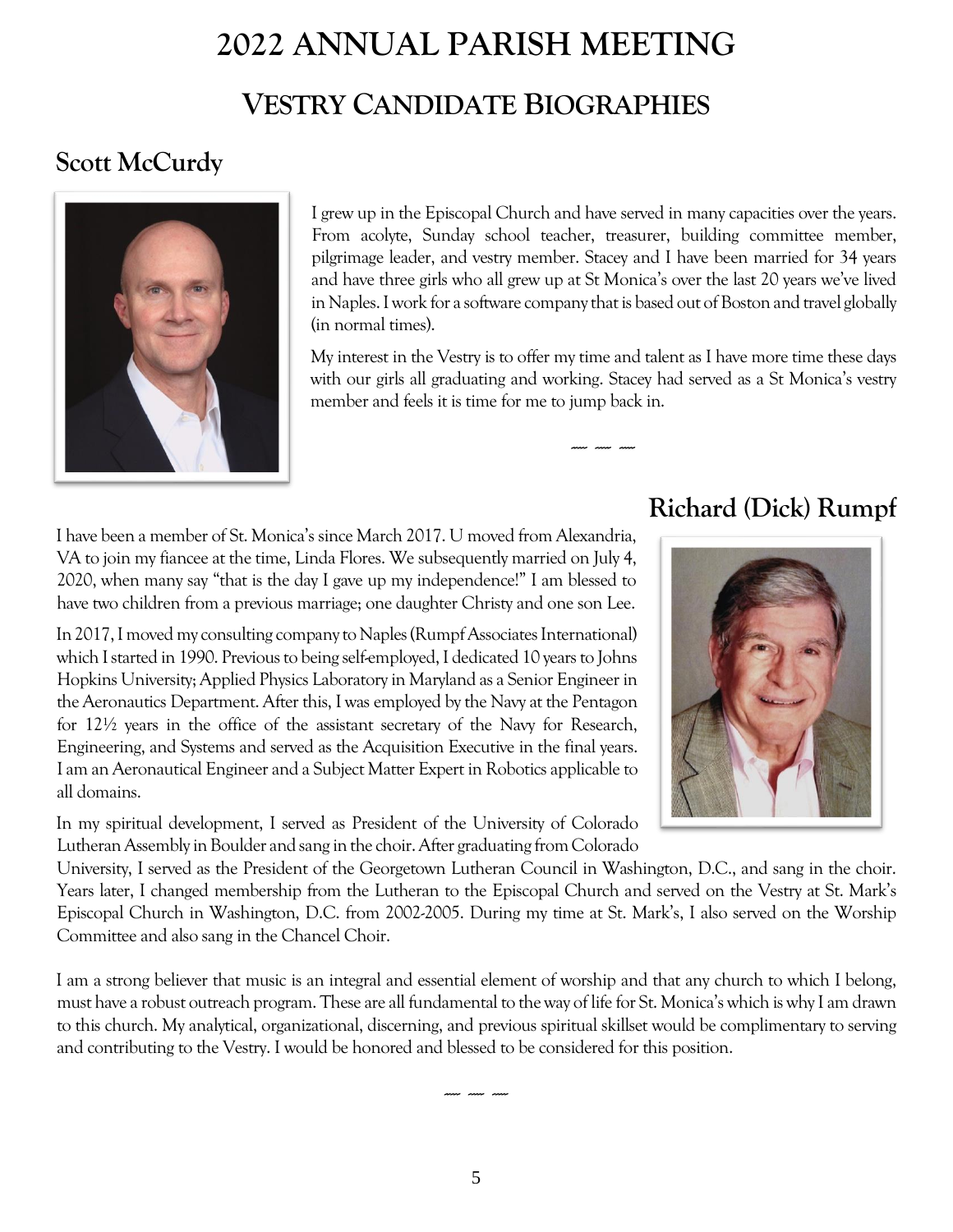# **Kathy Connelly**



While I have been a lifelong Episcopalian, I am new to St. Monica's and very excited about the opportunity to be part of building something very special.

I am a PK aka Preacher's Kid so I had to go to church every Sunday. Little did I know that by just being there my faith would be shaped for a lifetime. I grew up in the Detroit area and went to college at Western Michigan University in Kalamazoo where I met my husband of 30 years. We have 4 children. Our daughter lives in Naples with her husband and our two grandchildren. Twin daughters who live in Greenville, SC, and our son is a senior in high school who will be going to California in the fall to attend college. My husband was raised Catholic and we agreed that we would raise our children in the Catholic church which we did and were very involved. "We believe in One God".

When COVID hit, we were forced to go virtual and it helped me get re-engaged with the Episcopal Church. It allowed me to attend even when I was not at home and traveling with my son. But most importantly it helped me to see that the Episcopal Church is my home and I am excited to work to make it home for others.

# **JoAnn Sarconi**

My name is JoAnn Sarconi. I am a wife, a mother to five (six, if you count our sheepadoodle Lucy) grandmother to nice, and a nurse by profession. I have a Bachelors degree in Community Health.

In the past, I have taught Sunday school and Pre Cana classes. I have been a volunteer at Avow Hospice and Shy Wolf Sanctuary.

I joined St. Monica's in 2015 and was received in the Episcopal Church on May 8, 2016, which happened to be my birthday. That was the best birthday present ever. I attended the Woman's group meetings and Friday morning bible study. Pre Covid I volunteered at the soup kitchen in Immokalee and in the church office one afternoon a week. Currently, I am one of the Greeters at the Saturday service and I am a member of Daughters of the King.

It was asked, "What do I bring to St. Monica's ?" I bring my enthusiasm, my sense of humor, my willingness to learn something new, to work hard, and to help where I'm needed. Most of all I bring a sincere desire to be of service.



----- ----- -----

----- ----- -----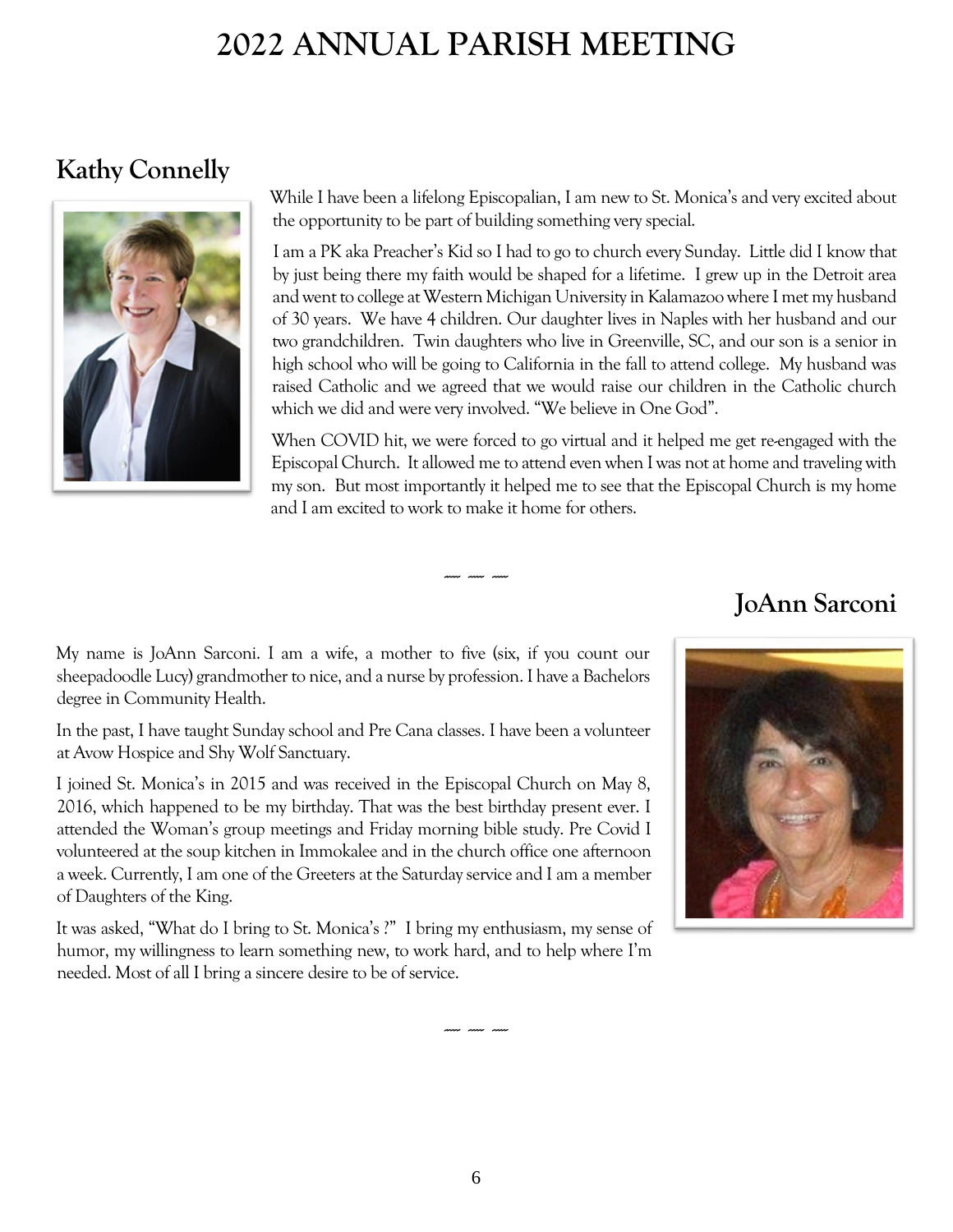# **RECTOR'S REPORT The Rev. Jonathan W. Evans**

As I write this, I have been the Rector for six months. Having served at St. Monica's as a Deacon a few years ago, I sought this position because I have experienced this church as a place where people come to love God and neighbor. I have always felt at home here, and so my return feels like a homecoming. I am honored that you and Bishop Smith chose me to be your Rector. Moreover, I am grateful to so many who took part in the Prepare the Way campaign before I came, allowing me to begin my service with you without any immediate financial challenges to confront.

One of the first tasks I began at St. Monica's was to form the Welcoming Team. This was (and still is!) critical to resuming life as we emerge from what may be the last. I tell them that they are representatives of the church and the face of Christ to many. So, a warm and gracious welcome is imperative for our mission, and I am so pleased that so many have responded to the invitation to be a part of this team.

In the early part of the Fall, we started a ministry with children and families and a nursery for our youngest visitors. We have Sunday School during the first part of the service, and they join us for Holy Communion. On our Second Sundays, there is no Sunday School and we invite all children to participate in the entire service (by the way, anyone who comes to church is expected to be a participant). In this Second Sunday Service, we teach the children about the liturgy – the parts of the Holy Communion, why and how we use our entire bodies to participate, the intent of the prayers and why they are said when they are said, and the sermon is brought to a level that they can grasp. Often, the children play in our grassy area behind the church after services.

In the past six months, we have expanded our relationships with the community through allowing others to use our facilities, especially during the weekdays when it would otherwise be mostly unoccupied. This allows us to relate to innumerable others in the community who see us not as a stranger but as a friend. Now we have an after-school program, a nonprofit that feeds the hungry, several music teachers that use our rooms, a preschool, AA and NA groups, a community networking group, and an organization that helps young people with low incomes receive excellent music education. Now, the church has a feel of a community center. Moreover, our relationships with these diverse groups help us do what we want to do, which is to let Christ's light shine by being a place of hospitality and a presence to our community.

In my brief tenure so far, we have encountered some challenges and losses. First, we lost our good friend and Treasurer, Ray Lapierre. In his work at St. Monica's, he went far beyond his role as Treasurer – he was like a part-time business manager. So, duties have had to be reassigned and others are stepping into his big footprint. Our other challenge has been two waves in a pandemic – Delta and then Omicron. These waves have required us to be masked and careful in our services. We pray that our current wave continues to subside.

And as we move forward, we will do so with lots of new leadership. Tom Gibson will be our treasurer – he is an answer to my prayers. And we will have four new Vestry leaders that will help shape our ministries in the years to come. I am honored to work with those who have offered their gifts to the service of Christ's church.

It has been a packed first six months for me at St. Monica's. I am thrilled to be here, and I feel at home with you all and in Naples. Yet, we are just getting started. And now I take a moment to say that I thank God that I am your Rector.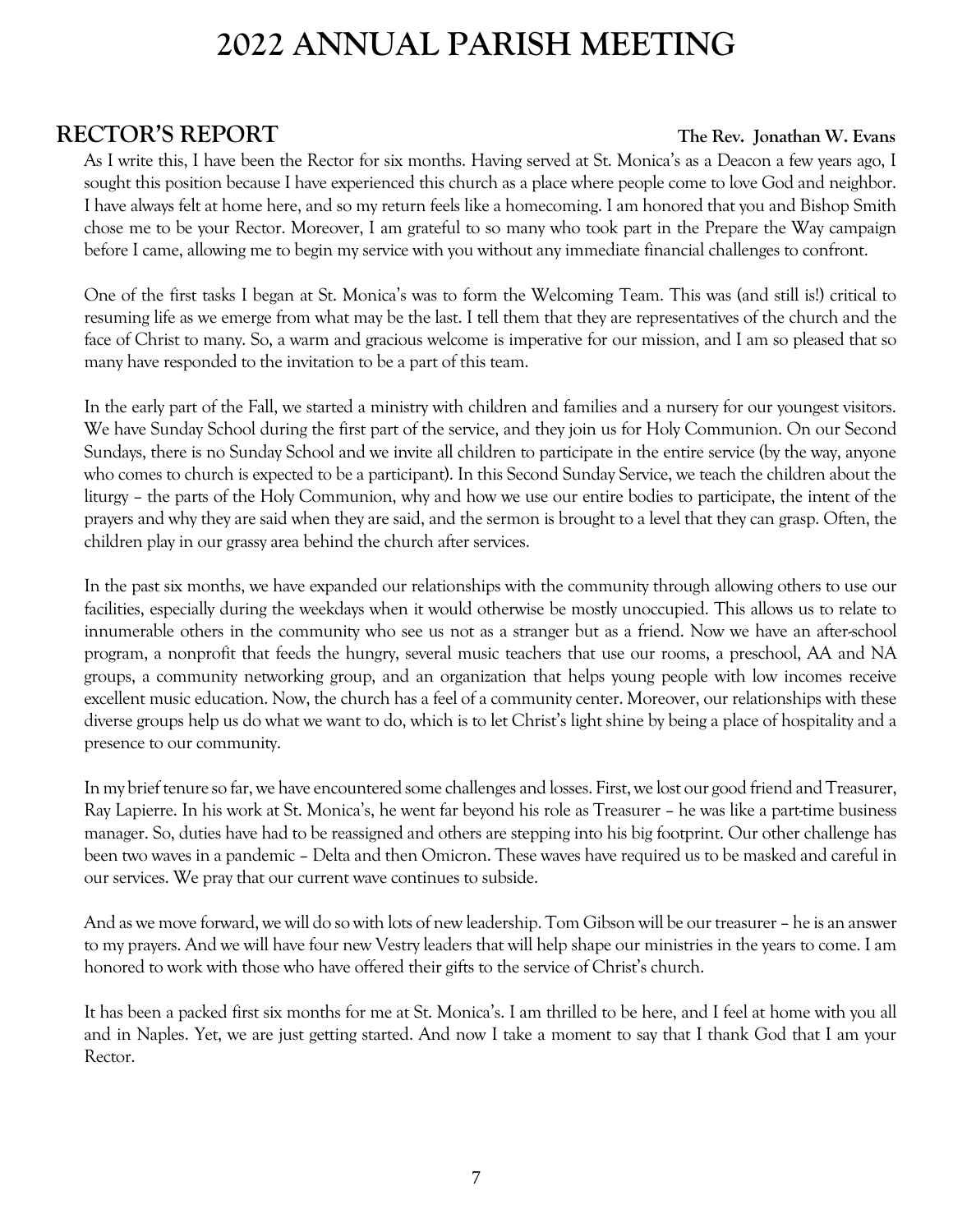# **ASSISTING PRIEST The Rev. Sylvia R. Czarnetzky**

Since I only joined the staff in December, my report to the Annual Meeting only covers a few weeks. The main thing I'd like to do is thank St. Monica's for the gracious and warm welcome you all have given me since I came here. It means the world to me. I am grateful for the opportunity to preach, preside, and assist with pastoral care here at St. Monica's. I'm also serving as chaplain to the Daughters of the King, although we don't yet know exactly what that's going to look like. I look forward to sharing the priestly work of the parish with Jonathan, even though I am only a quarter  $(1/4)$  time.

When my husband John and I moved to Naples in May, it was a little overwhelming! Once the boxes were unpacked, though, I began to wonder whether I might find a place to exercise my ordained ministry here in this diocese. I am thrilled that things worked out with Jonathan and St. Monica's! I think Jonathan and I make a good clergy team. I've been an Episcopal priest since 1998, and I have been an Episcopalian all my life. I look forward to putting my gifts and experience to work for this parish. I will tell you this: having a church to call "home" has made a huge difference to me!

I am not at the Annual Meeting this year. Before St. Monica's was even on my radar screen, I had promised my husband John that I would attend a big fundraiser for Ave Maria School of Law taking place tonight. So, as you read this report, I will be living into my other vocation  $\sim$  being the Dean's wife. I like to honor my commitments, even when it means I have to miss something as important as the annual meeting. Please know that I believe this is a very exciting time in the life of St. Monica's, and look forward to playing some small part in moving us forward.

# **DIRECTOR OF MUSIC - ORGANIST / CHOIRMASTER DR. Ronald Doiron**

2021 was another year of change and adjustment for St. Monica's Music Ministry. We began the year with masks and socially distanced in-person worship. The choir and handbell choir mustered on through the Easter season, continually offering meaningful music to our present and online congregation while adhering to these necessary protocols. During April the pandemic waned enough for us to offer our first live Friends of Music Concert of Baroque Music featuring our professional instrumental ensemble and our bass section leader, Sam Eash, as soloist. Requirements for socially distanced worship were relaxed during the summer months and plans for the remainder of 2021 moved forward toward a more normal experience. In June the Naples Music Foundation offered their spring scholarship recital featuring junior high and high school students in our Church; over 120 people attended this concert! Through the magnanimous efforts of our wonderful Treasurer, Ray Lapierre, rental agreements with several local music educators were signed in August and our facilities are now being used for music lessons and recital performances by their students. The Naples Music Foundation greatly appreciated their experience at St. Monica's and returned in the fall for scholarship auditions and concerts. Choir and handbell rehearsals began again in late September and we have been blessed with music at all our weekend services ever since. Our Friends of Music concert series was reinvigorated with a concert of modern music performed by a new Naples-based ensemble, the Nautilus Chamber Players. This performance of live music was well received by over 100 people in attendance. As has become our tradition, the choir and handbells offered special music with instrumental accompaniment for All Saints Sunday, our 6th Annual Advent Lessons and Carols, and our Christmas Eve services. Although our Annual Friends of Music appeal was delayed until fall, we were blessed, nonetheless, with continued support for this special program. Appreciation is always extended to our many ministers of music - singers, soloists, section leaders, handbell ringers, and instrumentalists – for their many hours dedicated to preparing the excellent music offered each week during our worship services and special concerts. Extra appreciation is always extended to our tireless music librarian and robe monitor, Sue Lemons, and to our Friends of Music patrons who have allowed us to continue with special music offered during worship and Sunday afternoon concerts that reach out to the greater Naples community. Your continued support has allowed us to move "full steam ahead" even during these difficult times. Thank you, St. Monica's parish, for another year of great music ministry!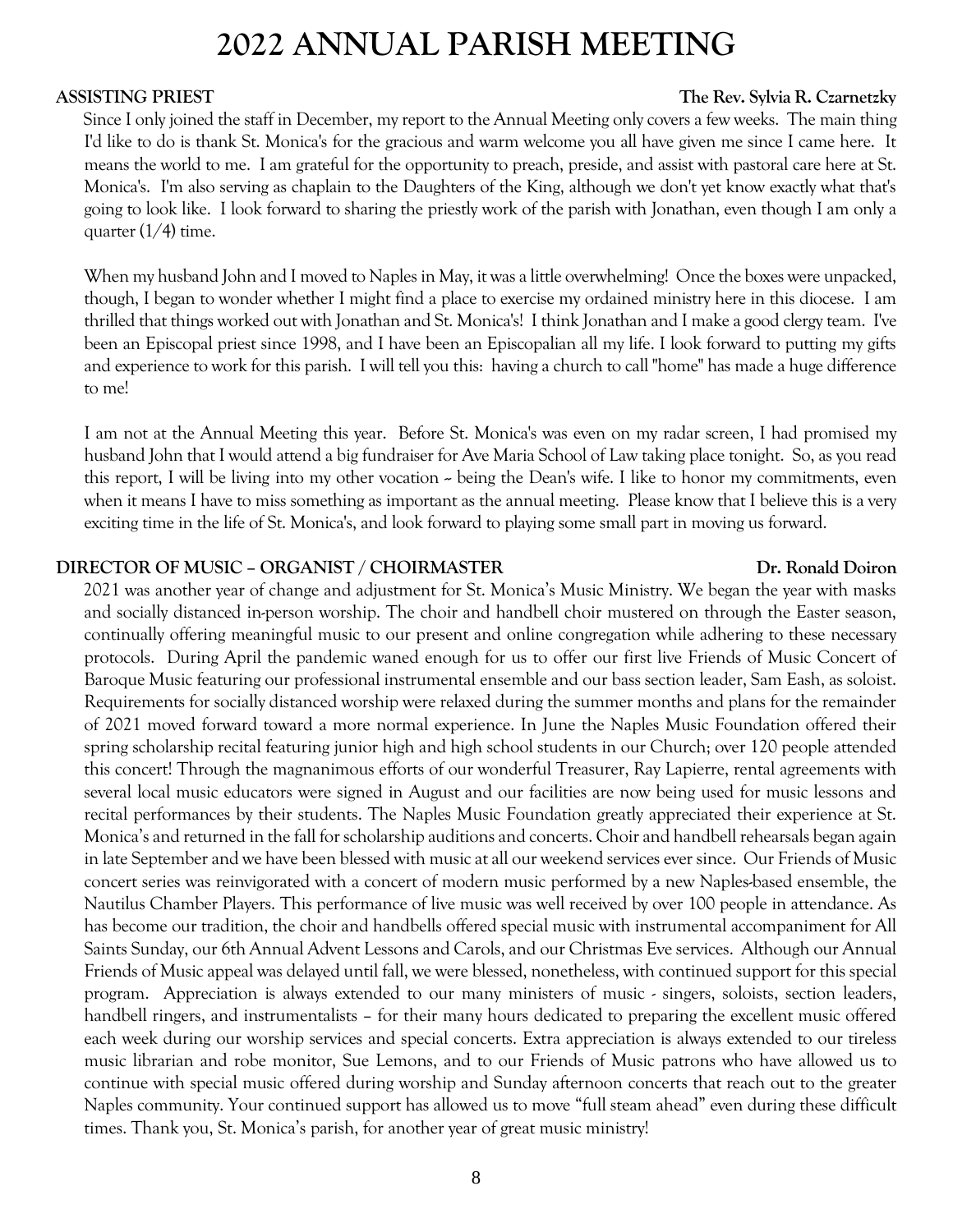# **SENIOR WARDEN REPORT Matt Deviation And Account of the Contract Oriental Account of the Matt Devlin**

This past year has seen so many good things happening at St. Monica's. We are fully open for all our services while following prudent Covid protocols, we have become home to an amazing after-school program S. T. E. A.M. Our kitchen is seeing approximately 300-400 warm meals a day being prepared and distributed by Feed Thy Neighbor five days a week. Our longtime preschool Heavenly Day is thriving, and other community organizations such as B.N.I. a business networking group, AA, Al-Anon, and N.A., are all once again using St.Monica's facilities.

It certainly has become "A Time To Build." We are blessed with a new rector Father Jonathan Evans who has brought fresh energy to St. Monica's. Children are once again visible, Sunday school has restarted, fellowship gatherings have taken place, and we have volunteers at our front desk most days of the week. It is indeed a great time at St.Monica's, praise God.

Thank you to all the Vestry members I've been blessed to work with these past years and a special thanks to the late Ray Lapierre for all the time talent and treasure he gave to St . Monica's while he was here. We miss you Ray.

# **IUNIOR WARDEN REPORT TOM CONSUMING THE SERVICE OF A SERVICE OF A SERVICE OF A SERVICE OF A SERVICE OF A SERVICE OF A SERVICE OF A SERVICE OF A SERVICE OF A SERVICE OF A SERVICE OF A SERVICE OF A SERVICE OF A SERVICE OF A**

As we slowly trickle in and out of the Covid pandemic we are now finally seeing activity coming back into St. Monica's even as we continue being cautious about social gatherings. The health and safety of our parish family are very important to us.

We have seen an influx this year of organizations wanting to use our facility which we are encouraging as it brings to us community recognition as well as much-needed rent revenue. Currently, we have the S.T.E.A.M. Program. "Full Steam Ahead" brings young people to our Parish Hall each day after school to teach **S**cience, **T**echnology, **E**ngineering, **A**rt, **M**ath, and to include 3D printing, Coding, Music, Robotic, and much more. They will be hosting a summer camp when school is out.

Another new tenant, utilizing our commercial kitchen is "Feed Thy Neighbor." A nonprofit organization that cooks, packages, and delivers meals to the homeless. Also renting rooms are two music teachers who are providing music lessons to people of all ages. Then of course is our Pre-school, "Heavenly Day Preschool," which continues to use our classrooms.

With all of these organizations utilizing space within our facility comes increased maintenance. I would like to develop this year a building and grounds committee which will assist the Junior Warden when maintenance is necessary. Some of the tasks would include minor plumbing, painting as well as the maintenance and upkeep of our Memorial Garden. If you feel a calling to use your time and handyman talent please contact me.

# **SERVICE COMMISSION REPORT**

- **Baby Basics:** provides disposable diapers to qualified working families. A dedicated team of women of St. Monica's distributes a case of diapers to 40 mothers on the first Wednesday of the month.
- **Feed Thy Neighbor:** prepares homemade meals for the hungry in our community, including those who live in the wooded areas of Naples, in low-rent housing, and facilities for seniors who have limited means. About 64,000 meals per month are made from our kitchen.
- **New Horizons:** Early in the year, due to funding challenges, the organization had to reduce its partnerships in the community, and subsequently our partnership with them ended.

This is an area that our Rector would like to cultivate during our "Time to Build." He is a former missions volunteer in Argentina and has a passion for connecting parishioners to God's mission in the world.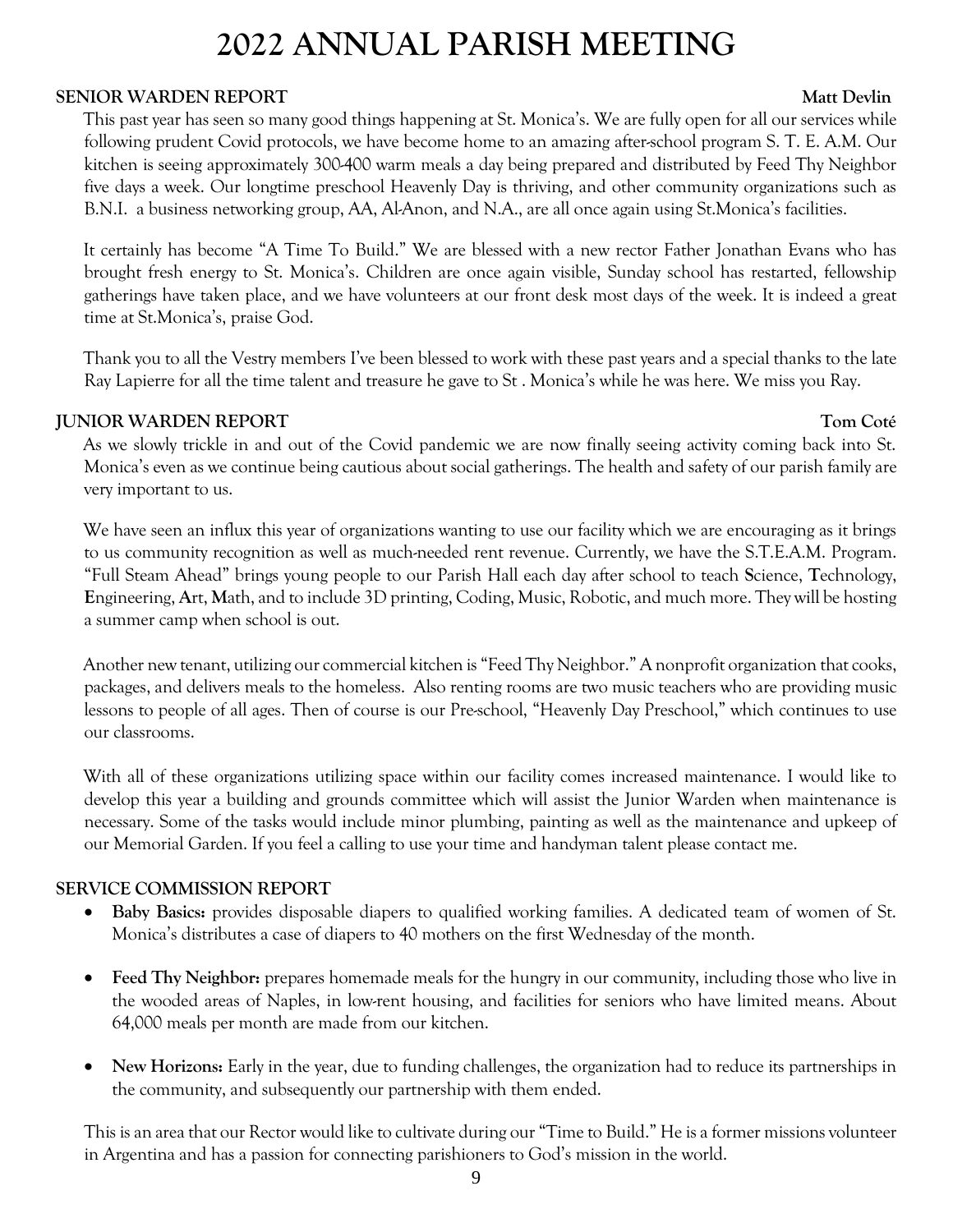# **PARISH LIFE REPORT Heidi Varsames,** *Parish Life Coordinator*

Parish Life was thankful that we have become more active than the previous year. Covid had made it nearly impossible to plan our Sunday Coffee Hour following our 10 am service on Sundays much less any other large gatherings. However, in May, as we enjoyed more positive news about improvement within our community, we were able to resume including a Cake and Coffee gathering to welcome our new Rector, Fr. Jonathan Evans and his family to St Monica's. After that Covid began to surge once again.

The great news, for so many reasons, is that a local organization, Feed Thy Neighbor, a group of volunteers who prepare meals for the homeless, had contracted with St. Monica's to rent our kitchen facilities for their daily food preparations. As a result, we have been able to ask them to prepare coffee and light bites for us after the 10 am Sunday service. In providing their time and talents, they continue to set up outdoors to provide additional safety precautions. We hope to resume this indoors on a regular basis in the near future as this is a tradition that has been enjoyed for many years.

I thank Ann Hoffman, another vestry member, for her assistance in planning our Saturday evening "Potluck" meals or "Wine and Cheese" socials. Monthly socials after the Saturday evening service began this year on Mother's Day weekend. Sharing of "Mom" stories and the joy of being together again made up for limited refreshments. Throughout the rest of the year, we canceled Saturday socials when Covid surged and, when it receded, joyously shared good company, delicious potluck appetizers, and favorite beverages. Special events included "Cake and Champagne" socials on August 7<sup>th</sup> and 8<sup>th</sup> that welcomed Fr. Jonathan and his family to St. Monica's, as well as a reception in December to celebrate our choir and musicians after a wonderful Advent Lessons and Carols. Generous and hard-working teams of helpers made all of these social gatherings possible.

We thank the many volunteers who helped provide these social opportunities, large or small in so many ways.

# **EDUCATION COMMISSION REPORT**

We have a dedicated team of teachers for the children's Sunday School, and we are now looking for teaching assistants. Our children's Sunday School has blossomed from just the Rector's two children to about twelve, and we are pleased with our relationships with new families.

For adults, Teresa Miller has led classes on contemplative practices and will continue to do so. Our regular Friday Bible study continues to be a vibrant and life-giving group for many.

# **WOMEN OF ST. MONICA'S REPORT Donna Coté**, *Past President*

Last year's annual meeting report stated that the group would need to determine a meeting day and time and would also need to elect a new president. Both of these action items still need to be addressed. Since last year there were several times when it appeared that we might be able to get together but COVID precautions stopped any plans to physically gather.

I certainly am eager to work to meet once again. I miss our social connection and I know others do, too. I will be available for meeting times and agenda suggestions. Some possibilities may be to meet monthly during the week for either breakfast or lunch. Please contact me if you would like to help restart the Women of St Monica's.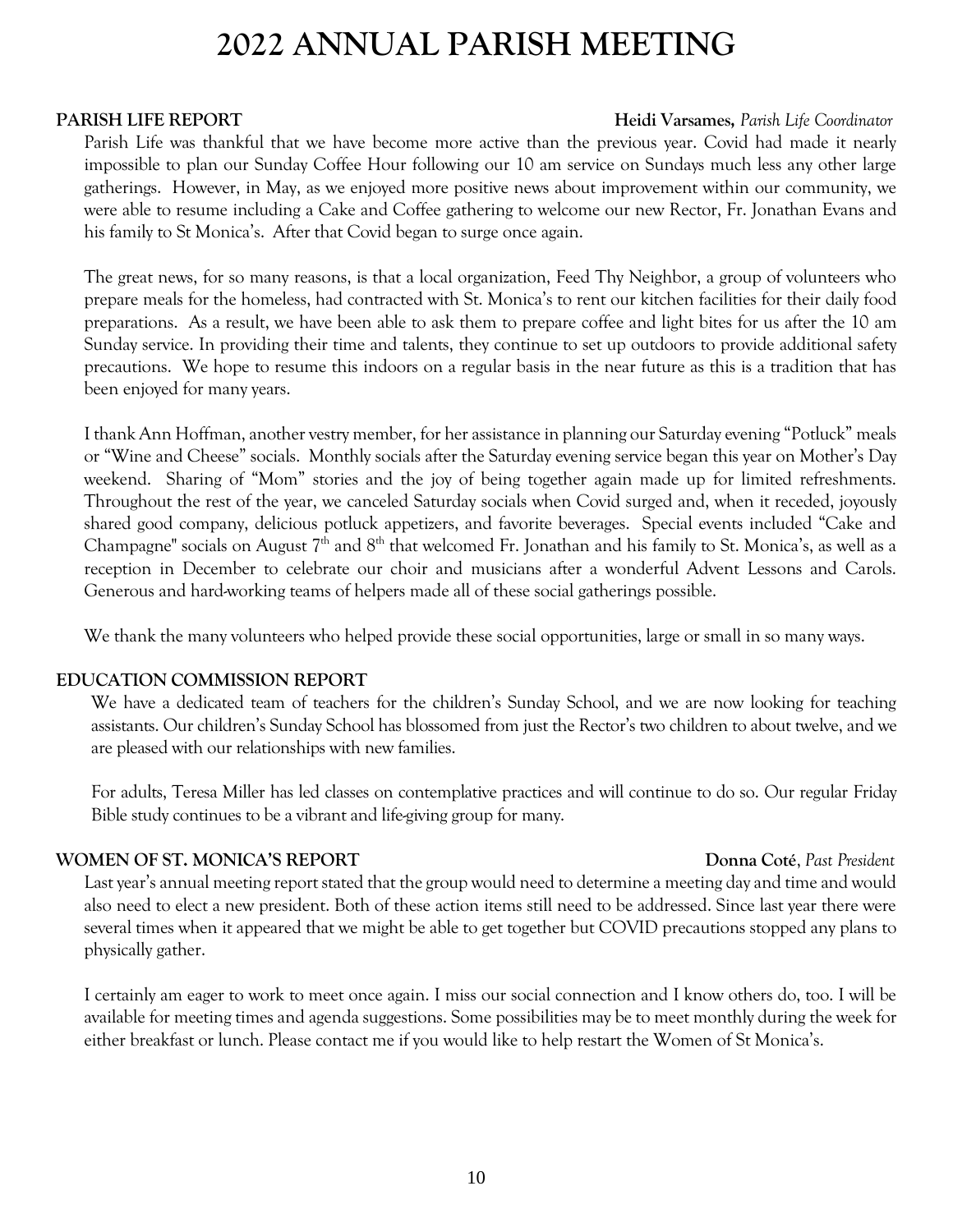**WELCOMING TEAM Ann Hoffman**, *Vestry Liaison and Chair* 

In early March of 2021, the Welcome Home Project was announced: "Whether St. Monica's has been your church home for ages or you are a newcomer, the Welcome Home project team is working to expand opportunities for you to re-connect with church friends and welcome new ones…"

Through the spring and summer, the Project team started a new zoom fellowship hour after the Sunday morning service, restarted the use of name tags in church, and, on Mother's Day weekend, organized the first in-person social hour in almost a year. Other special in-person social hours continued in June (farewell to Fr. Eddie) and early August (welcome to Fr. Jonathan and his family). Many thanks are due to Welcome Home Project team members Tom and Donna Coté, Pat Kearns, Jim, and Judith MacGregor, Barbara Myrick, and JoAnn Sarconi, as well as invaluable helpers before, during, and after the Saturday social hours. Many thanks also to Matt Devlin, who single-handedly restarted the Sunday coffee hour on the side porch outside the church.

Beginning in September, the Welcome Home project expanded into the Welcome Team (18 members!), using the comprehensive "InviteWelcomeConnect.com" framework developed by Episcopalians. The first meeting on October 5th focused on re-establishing the Greeter program, with one serving for each Saturday evening service and two each Sunday. The Greeters have been active every week since October 9, making everyone who comes to St. Monica's feel welcome. In addition, Val Ouillette has been the online greeter for our live-streaming viewers.

Starting Christmas Eve, greeters could offer a new welcome flyer containing key information about St. Monica's. Many thanks to Linda Flores-Rumpf, Betty Devlin, and former Vestry member Sarah Meador for developing the flyer. It will serve as the basis for other Invite, Welcome, and Connect materials, such as a large bookmark that can be placed in the hymnals and taken home.

New people who sign the guestbook receive follow-up contacts from Fr. Jonathan, with assistance from Carol and Wally Hedman. At least five new families were attending by the end of 2021. The next step is planning a newcomer brunch on February 13, 2022, which will be the first of quarterly gatherings for newcomers.

**FLOWER GUILD Debbie Corey**, *Flower Guild Chairperson*

The Flower Guild has been carried on by three to four people. Last spring Sharon Lapierre and Debbie Corey shared duties, and Sharon covered all the work in the summer months while Debbie was at her northern home. This fall we have had Barbara Reiss rejoin the committee and we had lots of helping hands at Christmas and Easter. We would love to find some more volunteers and have been seeking some for two years. Of course, COVID has affected those in this ministry.

We continue to take specific requests for Anniversaries, Birthdays, and Memories and would like to request a \$100.00 minimum donation for any request as these flowers tend to be more personalized and costly.

## **ACOLYTES REPORT Barbara Evans**, *Acolyte Leader*

Acolytes are part of a very old tradition that dates back into the Third Century. Since the year 250 A.D acolytes have been people who served at the altar of God. The word "acolyte" itself comes from the Greek word "akolouthos" meaning "a follower" or "one who helps". Acolytes play an important role in the life of St. Monica's. They are a critical part in the worship services, the central aspect in our weekly parish life together. Assisting at the alter each Saturday and Sunday is an earned privilege – the crowning moment of a life dedicated to knowing and following Jesus Christ.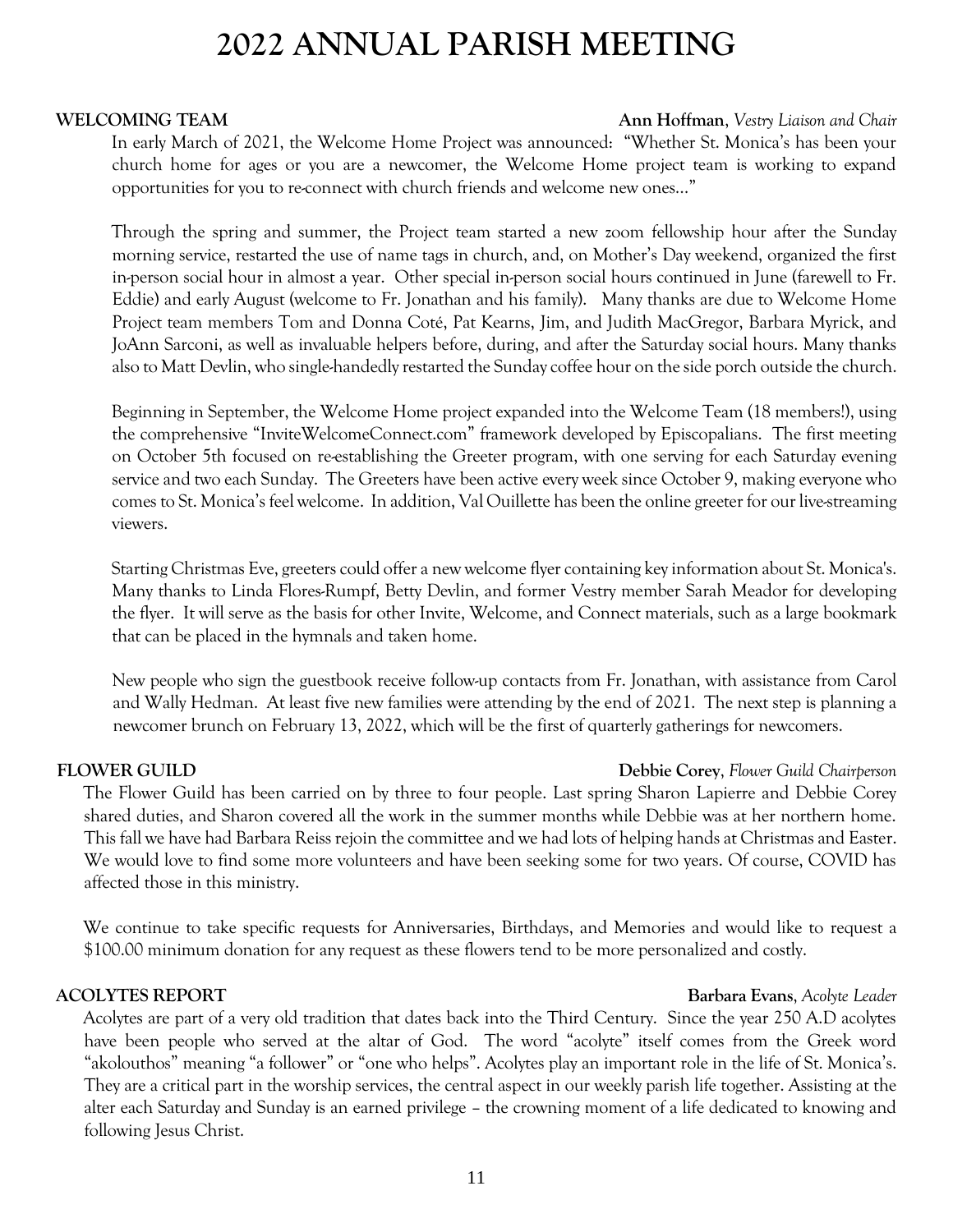An acolyte's responsibilities include:

- serving when assigned and being prompt.
- helping to get the church ready for worship (e.g., lighting candles).
- understanding the different parts of a worship service; knowing what is supposed to happen and when
- knowing the specific responsibilities of the role
- as the acolyte team grows, knowing the specific responsibilities of the assigned position (e.g., crucifer).
- performing actions carefully and with reverence.
- maintaining a neat appearance.
- helping lead the congregation in worship by joining in prayers and singing and kneeling or standing at appropriate times.

We currently have a team of five acolytes. One acolyte primarily serves the Saturday evening service and the remaining four acolytes rotate each Sunday. Currently all of our acolytes are adults. As our congregation grows, it our prayer that more adults and youth will become acolytes which will subsequently allow us to add various acolyte positions to our service.

We had a training session in November 2021. An acolyte training manual is in development.

# **LECTOR REPORT RuthAnn Turley**, *Co-Leader*

Lectors read the old Testament and New Testament lessons and the Prayers of the People at each worship service. At the present time we have eight active lectors for the Sunday 10 am service. They are faithful readers. Four lectors are seasonal which gives everyone more work during the summer months. Covid and its many strains have taken their toll. God provides and somehow we manage.

# **USHER REPORT Betty Devlin**, *Co-Leader*

The pandemic has affected the ministry of ushering. After opening the church for in-person worship, attendance was low, only one usher for each service was needed. After calling a new Rector, attendance has increased and two ushers are now needed. We have returned to the practice of passing the plate rather than placing it in a stationary place at the rear of the sanctuary. Ray Lapierre had been responsible for scheduling Saturday ushers and Betty Devlin, the Sunday ushers. Since Ray Lapierre's passing, Linda Duffy has assumed the responsibility for Saturday ushers. We appreciate the dedication of those who have served during this pandemic and would welcome new persons to the ministry.

As seasonal members return north and others step down for health or other reasons, we need to expand our members so as not to overload the current ushers. If you are interested in participating in this important ministry, please contact either Linda Duffy or Betty Devlin.